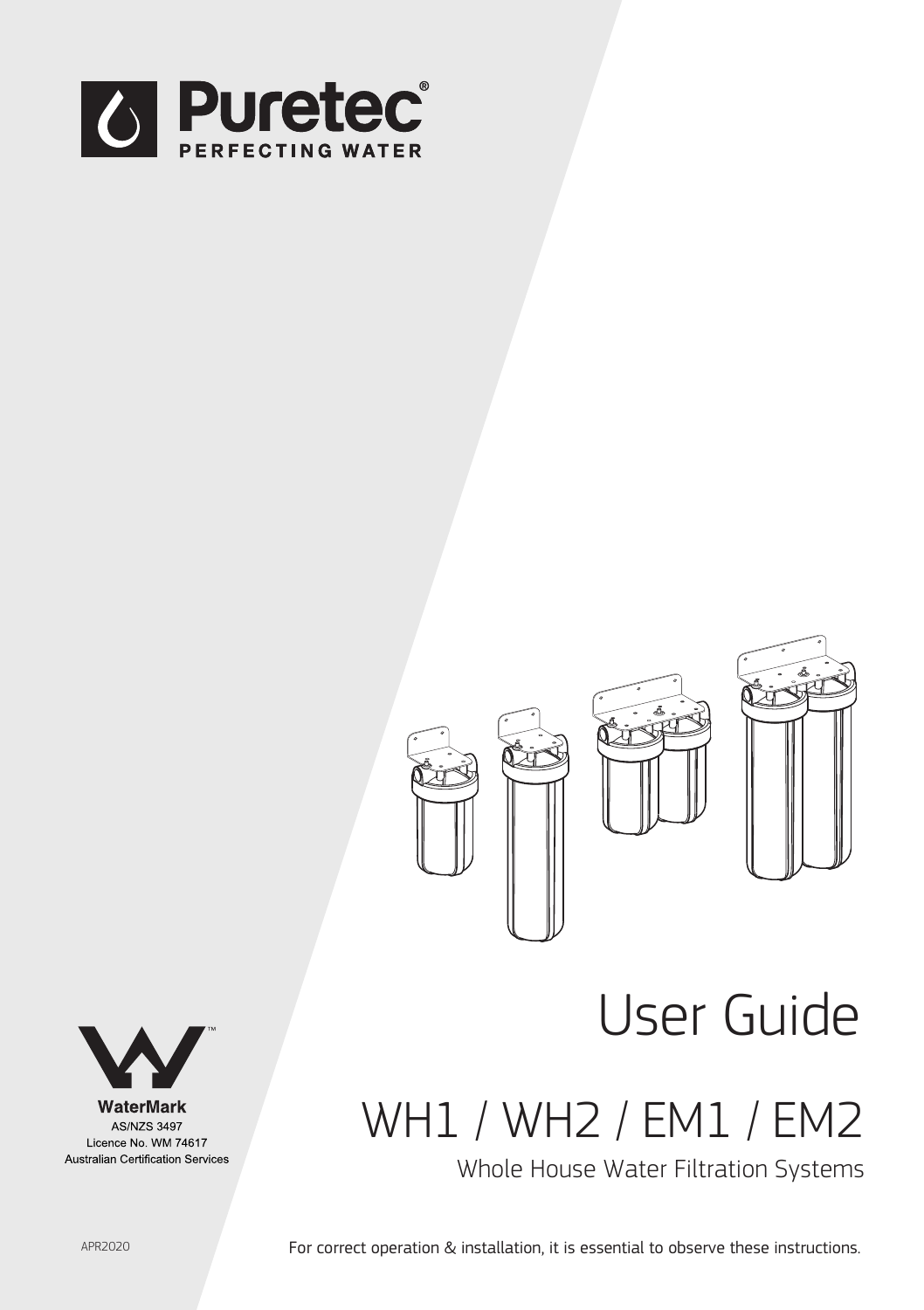

# **What's Inside**

# **Puretec Customer Service**

Thank you for purchasing a Puretec Whole House Water Treatment System. Your system is a proven performer manufactured from only quality materials and components and will give years of 'spring fresh' water free of impurities if maintained properly.

The system is designed for mains (WH1 & WH2 Series) or Rainwater (EM1 & EM2 Series) supply but can be used in other situations. For other types of water supply please contact your local Puretec stockist or call our Puretec Customer Service Helpline.

The Puretec filter systems cartridges need replacing regularly to maintain optimum performance. This is a simple procedure when following instructions. For cartridge replacements contact your nearest Puretec stockist.

Customer Service Helpline **1300 140 140** (Australia) **0800 130 140** (New Zealand).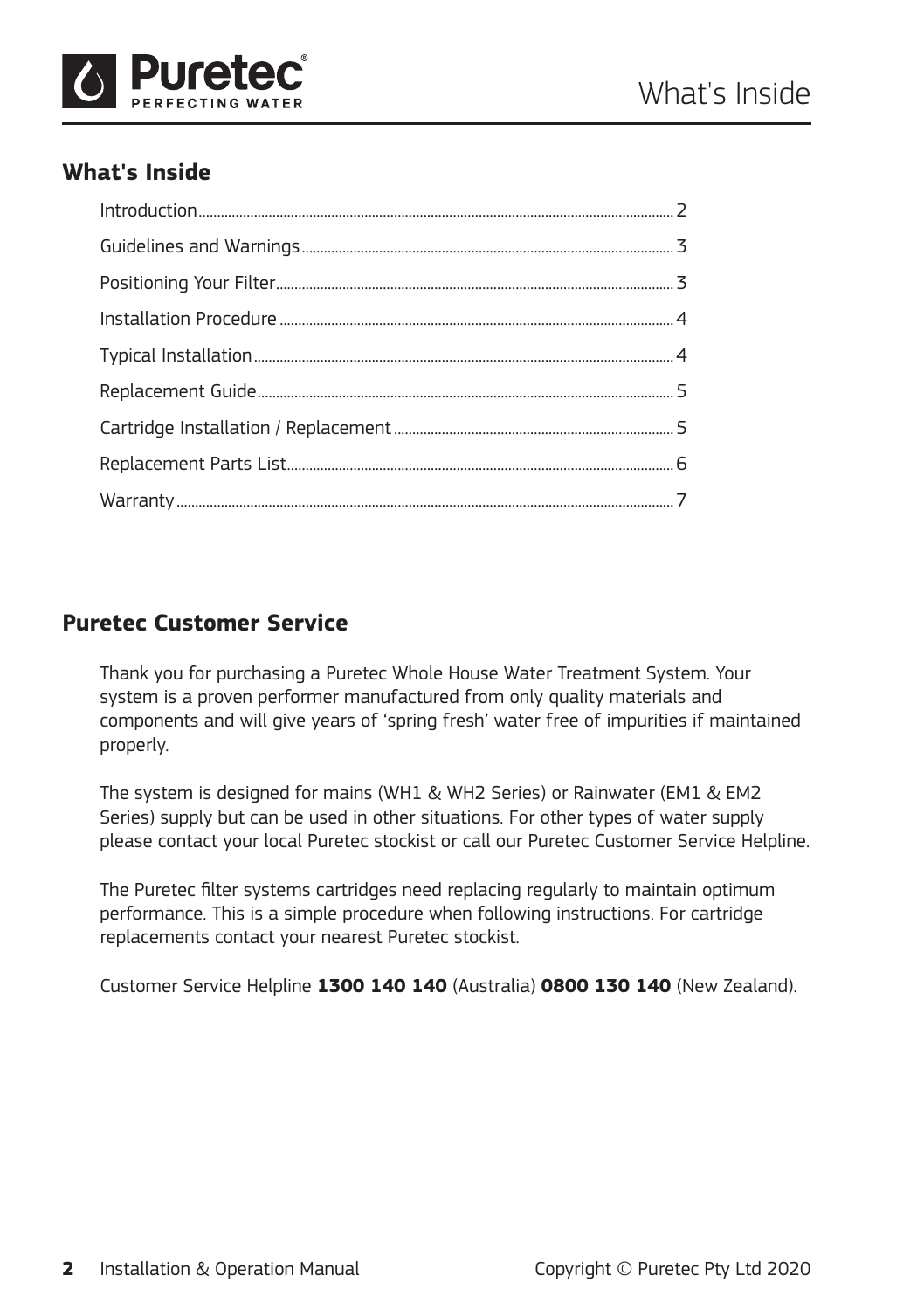

## **Guidelines and Warnings**

- Where line pressure exceeds recommended max pressure on housing label a pressure limiting valve must be installed. Protect the housing from water hammer.
- Use on cold water line only (with water up to 52°C). For installation over 52°C please enquire as to a suitable housing. Protect the housing from freezing.
- Avoid installing in direct sunlight.
- Use PTFE thread seal tape on all connections. Use of pipe sealants will void warranty.
- Do not overtighten. Too much tape or over tightening may cause head to split.
- For point of entry installations an approved dual check backflow prevention device must be fitted in accordance with national plumbing product codes.
- Do not use with water that is microbiologically unsafe or with water of unknown quality without adequate disinfection.
- This product must be installed in accordance with local plumbing regulations by a licensed plumber.

**Installation Note**: A water filter system/tap, like any product, has a limited life and may eventually fail. Also sometimes failure happens early due to unforeseen circumstances. To avoid possible property damage, this product should be regularly examined for leakage and/or deterioration and replaced when necessary. A drain pan, plumbed to an appropriate drain or outfitted with a leak detector, should be used in those applications where any leakage could cause property damage, and/or the water supply should be turned off if no one is home/present.

#### **Positioning Your Filter**

Choose a location where any water spillage will not cause damage. Make sure mounting position is solid so that the filter housing stays in position when changing filters. An isolation valve may be installed immediately prior to the filter to isolate the filter for changing the cartridge.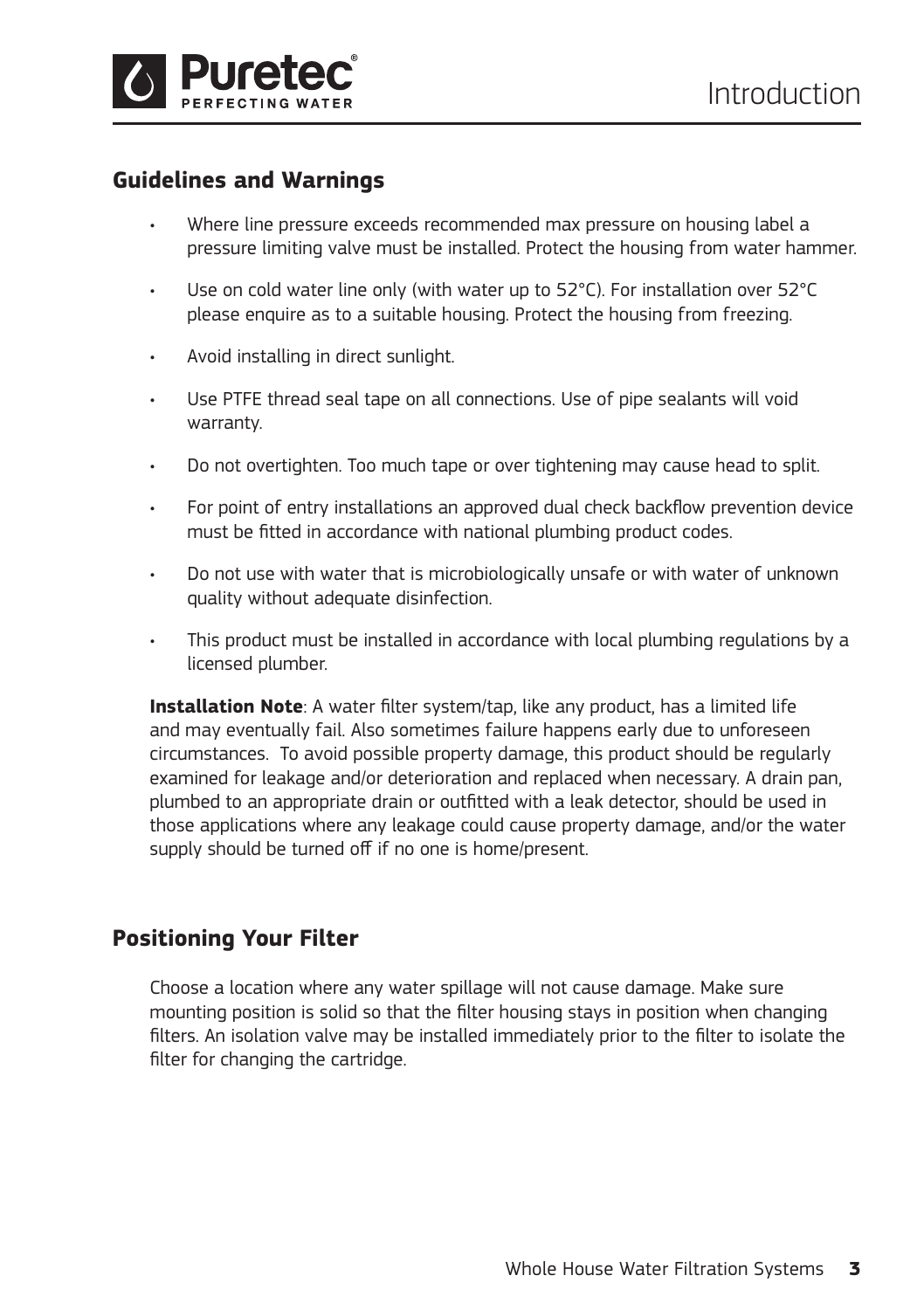

## **Installation Procedure**

- 1. Isolate water supply and relieve pressure by opening a downstream tap.
- 2. Cut pipe to suit length of required valve and housing installation.
- 3. Use approved brass, galv/poly plumbing fittings to suit existing pipework. The female threads on the housing will receive tapered male threads. Thread into housing head carefully as too much tape or overtightening may cause it to split.
- 4. If using sweated fittings, allow enough time to cool before connecting to the housing.
- 5. Securely fix wall mount bracket and pipework with suitable clips. Allow 50mm clearance underbowl for filter changes.
- 6. Flush debris from pipework.
- 7. Install filter cartridge as per cartridge replacement instructions (pg.5).

## **Typical Installation**

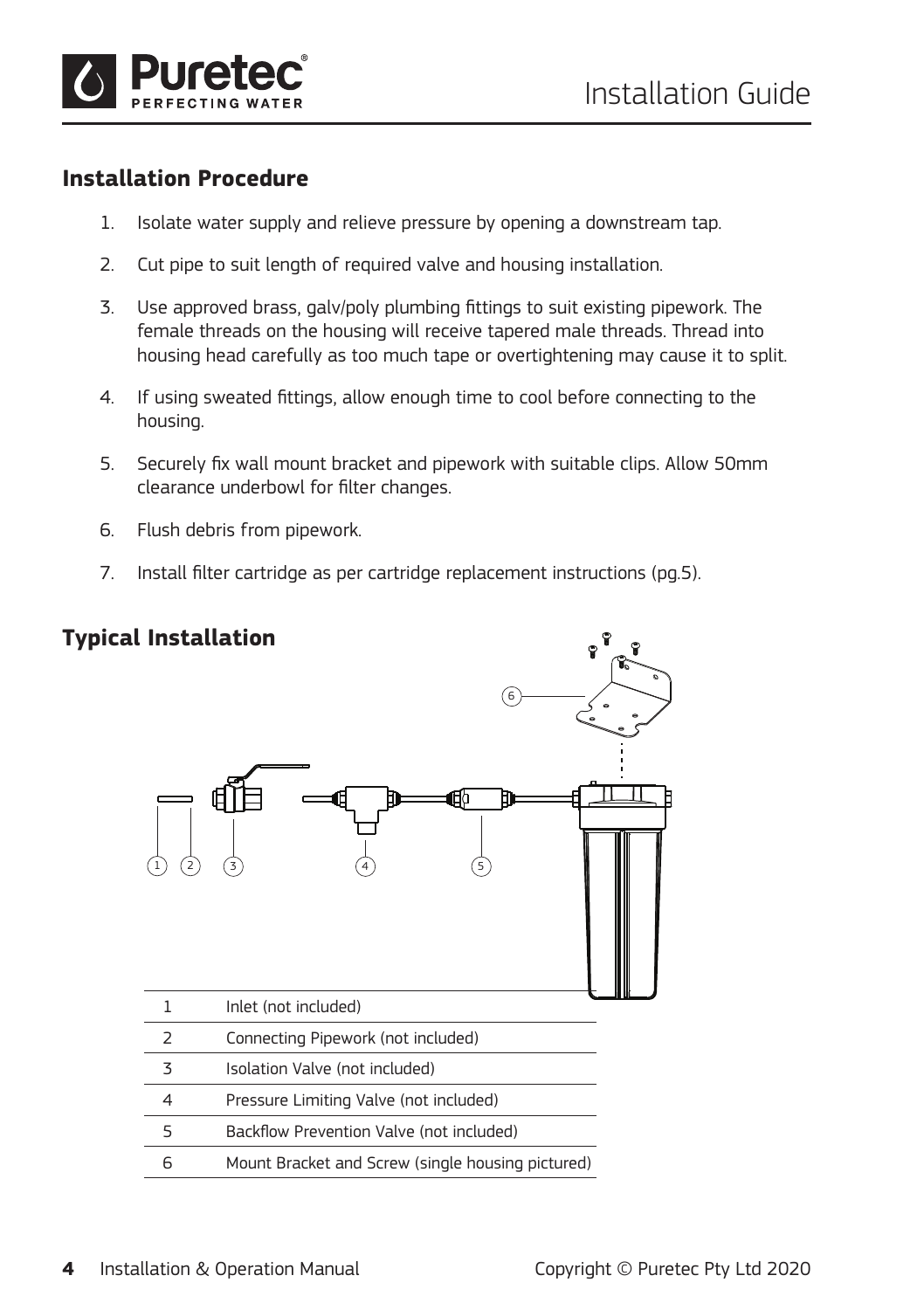

## **Replacement Guide**

You can obtain replacements from your local Puretec dealer. To maintain performance, warranty and standards use genuine Puretec replacements.

| $\mathbf{A}$ | $\bigcirc$ |
|--------------|------------|
|              |            |

| <b>WH Replacements</b> | А       | B       |
|------------------------|---------|---------|
| WH1-30                 | CB10MP1 | N/A     |
| WH1-60                 | CB10MP2 | N/A     |
| WH2-30 / WH2-35        | PX05MP1 | CB10MP1 |
| WH2-55 / WH2-60        | PX05MP2 | CB10MP2 |
|                        |         |         |
| <b>EM Replacements</b> | A       | B       |
| EM1-60                 | DP10MP1 | N/A     |
| EM1-110                | DP10MP2 | N/A     |
| EM2-60 / EM2-65        | PLO5MP1 | DP10MP1 |
| EM2-75 / EM2-80        | PL20MP1 | PX01MP1 |
| EM2-100 / EM2-110      | PLO5MP2 | DP10MP2 |
| EM2-140 / EM2-150      | PL20MP2 | PX01MP2 |

Replace cartridges every 6 - 12 months.

To maintain the high quality of the purified water the cartridge(s) need changing every 6 months (this is dependent on water quality and usage). You can obtain replacement cartridges from your local Puretec stockist. To maintain performance and warranty use genuine Puretec replacements.

## **Cartridge Installation / Replacement**

To change the filter cartridge(s) please adhere to the following procedure:

- 1 Turn water supply off and relieve pressure by opening a downstream tap or pressing the red pressure relief button on the housing(s) (if fitted).
- 2 Unscrew the filter bowl(s). If difficult to undo, use the wrench provided. Remove old cartridge(s). We recommend replacing O-rings every 3 - 5 years to ensure a water tight seal, preventing any leaks.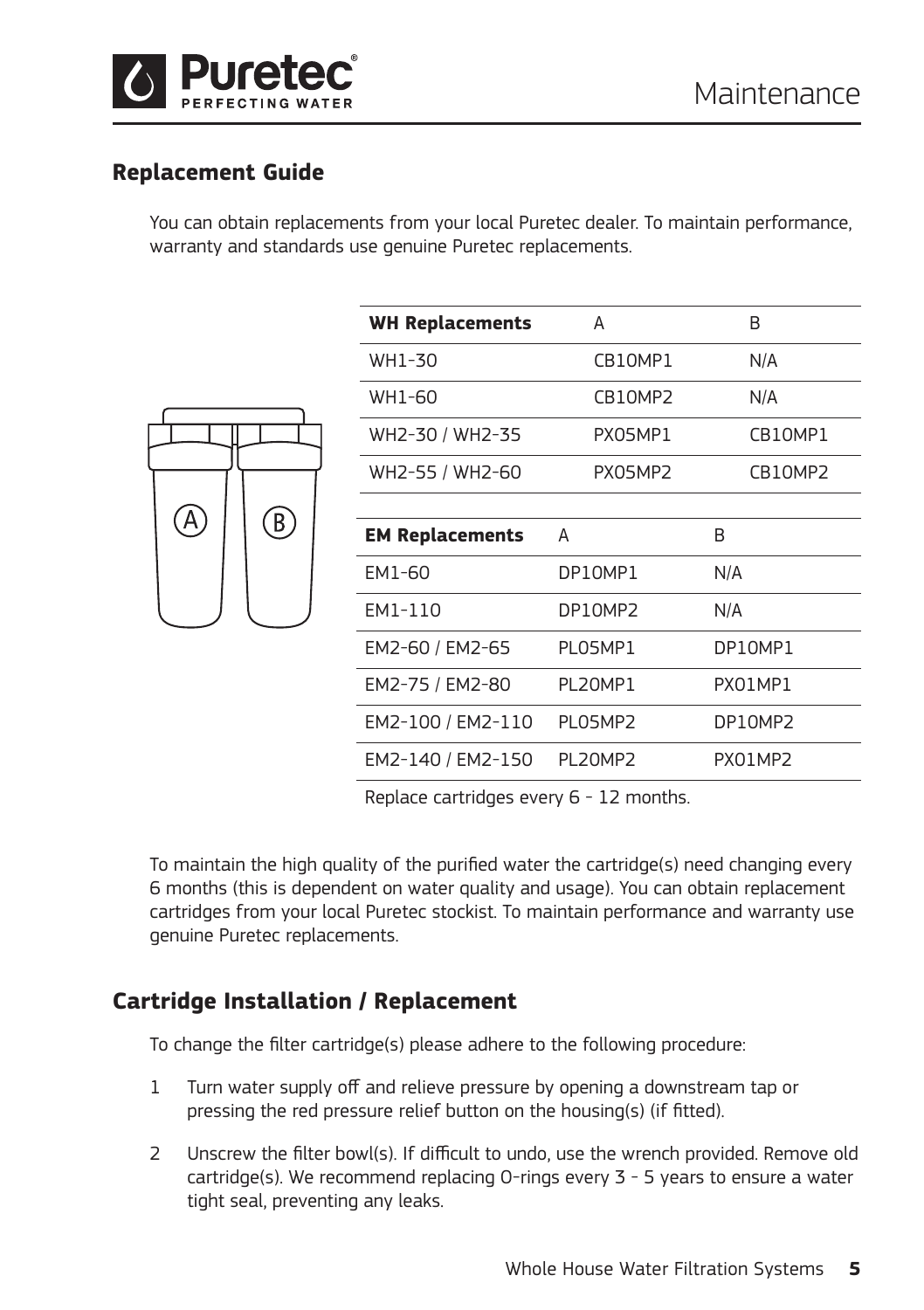

- 3 Clean bowl(s) with soap and warm water and rinse thoroughly. Check O-Ring(s) for damage and if there is any, replace.
- 4 Check O-ring(s) lubrication and if necessary apply a light coating of food grade silicone lubricant (or similar).
- 5 Remove all packaging from new filter cartridge(s) and insert into housing bowl(s) making sure cartridge(s) is properly seated over spigot in base of bowl(s). Remember to record the model no. of the cartridge(s) you use.
- 6 Hold bowl(s) upright while screwing onto head. Make certain that the spigot in the housing head(s) is located centrally to the cartridge(s) to make a good seal. Hand tighten bowl until firm. DO NOT OVER TIGHTEN.
- 7 Open downstream tap to allow air to be released and gently open water supply allowing all air to be purged.
- 8 Allow water to run for 2 minutes to flush the system.
- 9 Close down stream tap and check for leaks. Flush system for 10 minutes after any period of non-use more than 2 days. For a period of non-use of 2 weeks or more, it may be necessary to replace the cartridge.



#### **Replacement Parts List**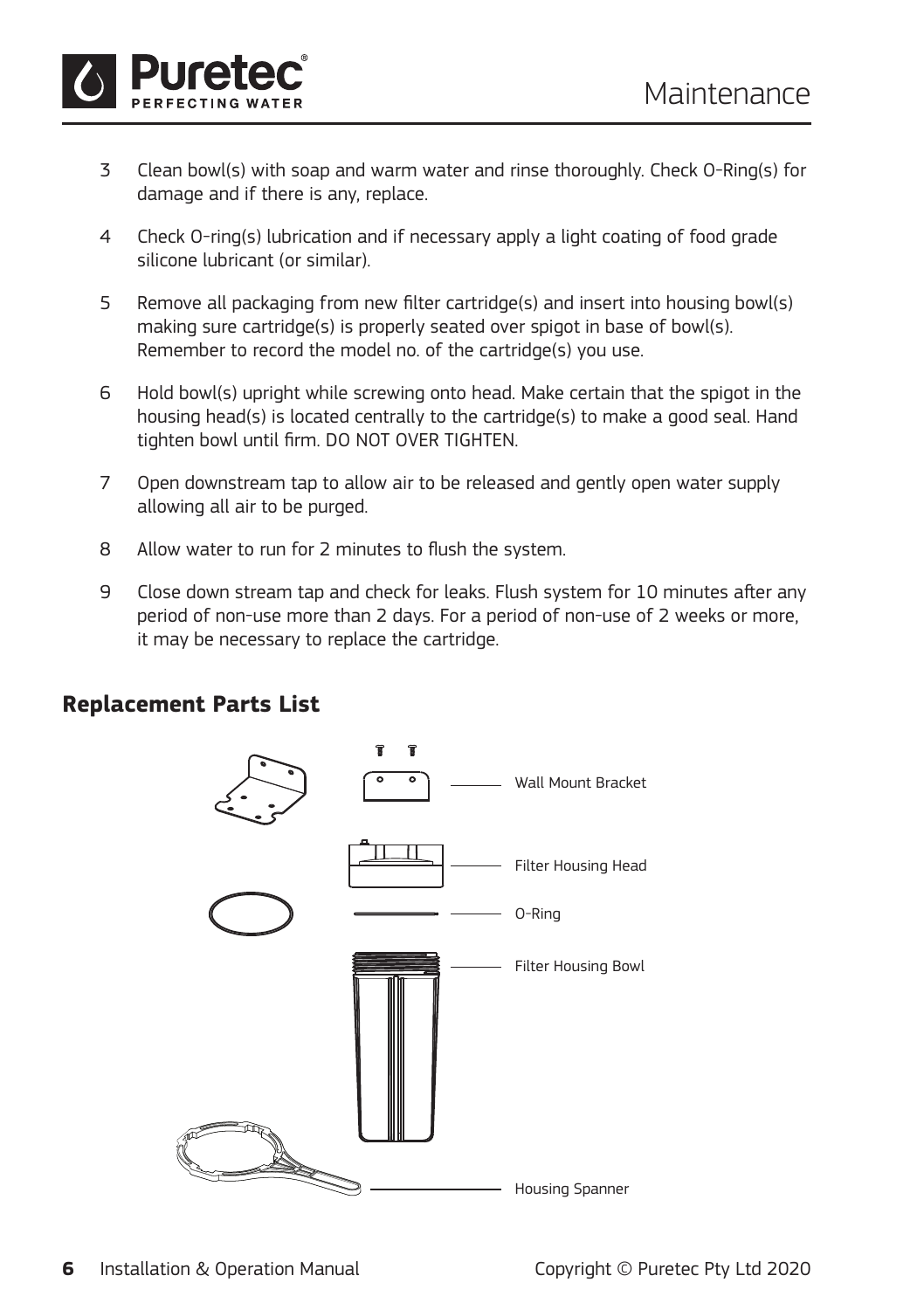

#### **Notes**

Puretec water care products are designed, manufactured and supported by Puretec Pty Ltd the name you can trust for viable and proven water solutions. The complete range of Puretec products are developed, refined, made to meet and exceed stringent specifications for the worldwide market.

Important: Sales of products are subject to our Terms and Conditions which are available upon request. All specifications, information and photos are a guide only and are subject to change without notice. Please ring to confirm details. Warning: For correct operation of this appliance it is essential to observe manufacturer's instructions.

#### **Warranty**

Any claim under this warranty must be made within 10 years of the date of purchase of the product. This product is warranted to be free of defect of material and workmanship for 10 years from date of purchase. 10 year warranty is 1 year parts and labour, plus 9 years parts only.

To make a claim under the warranty, take the product and proof of purchase to place where you purchased the product, and they will lodge a Warranty Request with Puretec.

Puretec will pay your reasonable, direct expenses of claiming under this warranty. You may submit details and proof of your expense claim to place of purchase for consideration.

The warranty only applies if the product was used and/or installed in accordance with the user guide and/or installation instructions. This warranty is given in lieu of all other express or implied warranties and manufacturer shall in no circumstance be held liable for damages consequential or otherwise or delays caused or faulty manufacturing except as excluded by law.

Applicable to all above, is that the Warranties need to be approved by Puretec to ensure product was not incorrectly used, installed or claimed. False and incorrect claims will be pursued at Puretec's discretion, including chargeable inspection and labour costs incurred.

#### **Warranty/Australia**

This warranty is given by Puretec Pty Ltd, ABN 44 164 806 688, 37-43 Brodie Road, Lonsdale SA 5160, telephone no. 1300 140 140 and email at sales@puretec.com.au.

This warranty is provided in addition to other rights and remedies you have under law: Our goods come with guarantees which cannot be excluded under the Australian Consumer Law. You are entitled to replacement or refund for a major failure and to compensation for other reasonably foreseeable loss or damage. You are also entitled to have the goods repaired or replaced if the goods fail to be of acceptable quality and the failure does not amount to a major failure.

#### **Warranty/New Zealand**

This warranty is given by Puretec Ltd, Reg. No 4464398, PO Box 875 Cambridge 3450 NZ, telephone no. 0800 130 140 and email at sales@puretec.co.nz.

This warranty is provided in addition to other rights and remedies you have under law: Our goods come with guarantees which cannot be excluded under the Consumer Guarantees Act. You are entitled to replacement or refund for a major failure and to compensation for other reasonably foreseeable loss or damage. You are also entitled to have the goods repaired or replaced if the goods fail to be of acceptable quality and the failure does not amount to a major failure.